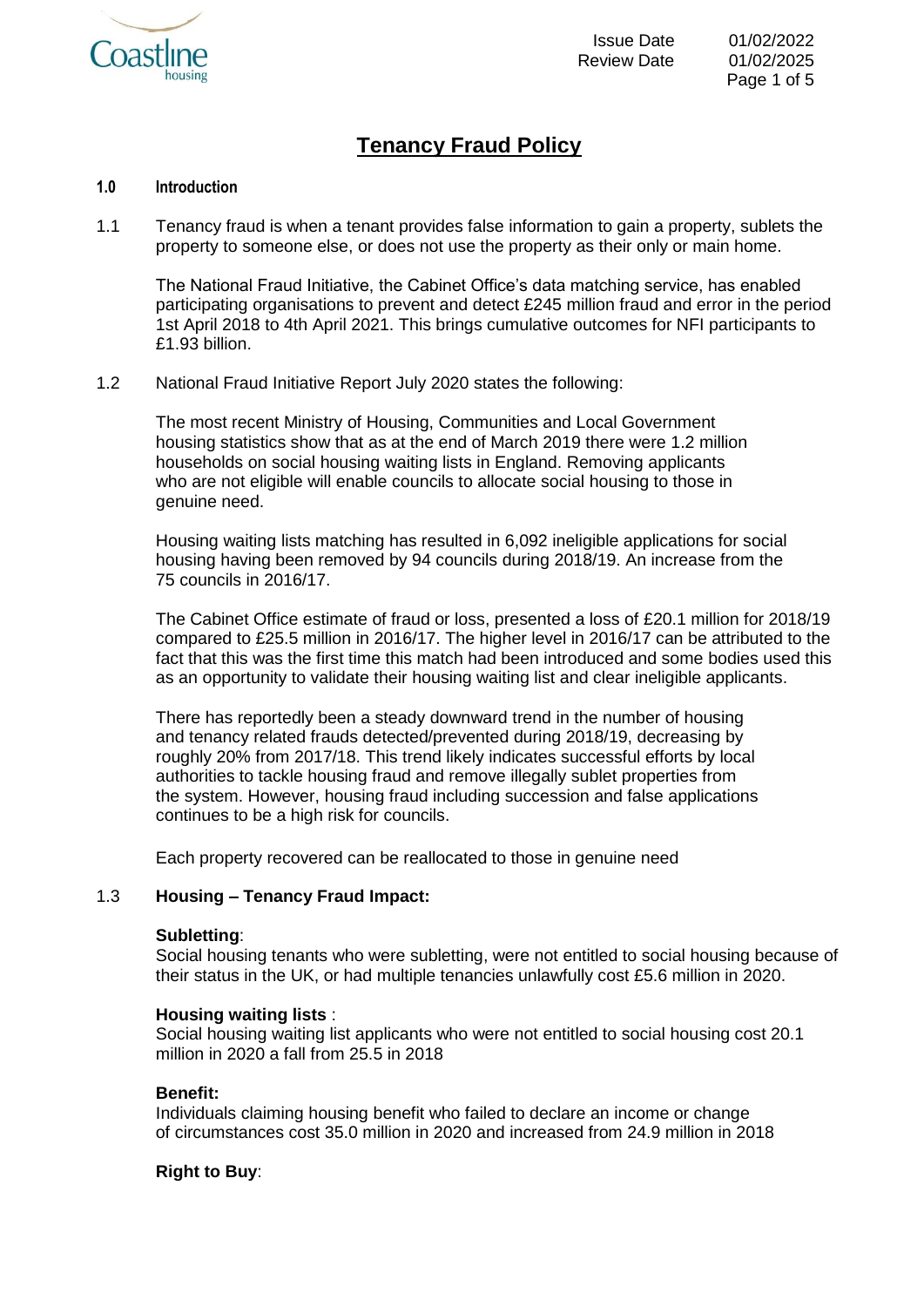

Social housing tenants who were not entitled to right to buy because they had multiple tenancies unlawfully 1.8 million in 2020 up from 1.0 million in 2018

#### **2.0 Purpose**

- 2.1 The main purpose of this policy is to ensure Coastline is using it's resources and housing stock effectively and efficiently.
- 2.2 As a registered charity, not only is it imperative that Coastline ensures that it's resources are focused on providing housing for those that need it most but it also has a strong social and moral desire to ensure this is the case.
- 2.3 The Tenancy Standard, one of the Consumer Standards, requires Housing Assoications to manage their lettings in a "fair, transparent and efficient way" and expects Housing Associations to demonstrate: "how their lettings make best use of the available housing"; "are compatible with the purpose of the housing" and "how they contribute to the local authorities' strategic housing function and sustainable communities" (1.1.1). Furthermore, Housing Associations must make sure their homes are continued "to be occupied by the tenancy they let the home to in accordance with the requirements of the relevant tenancy agreement" (2.2.6).
- 2.4 Coastline's tenancy agreement, under section E1 stipulates 'Use of the property' and requires customers to:
	- To move in to the property at the start of the tenancy and use it as their only or principal home; and
	- Must not use the property or any shared areas for any criminal or illegal purpose.
- 2.5 Aside from the associated costs, those that commit tenancy fraud are fundamentally denying access to housing for those who are genuinely in need, or taking advantage of those in desperate need by sub-letting at extortionate prices.
- 2.6 The primary aims of this policy are:
	- To ensure that Coastline's properties are being allocated to people in the most need;
	- To prevent those intending to commit fraud from doing so in the first place;
	- To have robust procedures in place to detect and investigate any suspected cases of tenancy fraud;
	- To respond to confirmed cases of tenancy fraud with swift enforcement in partnership with the Local Authority.
- 2.7 This policy is intended to provide guidance to Coastline employees and build a culture where all staff recognise the role they can play in assisting to prevent and detect tenancy fraud within the stock we manage.
- 2.8 This policy is also intended to provide knowledge and understanding of Tenancy Fraud to customers, and inform how they are able to assist Coastline in the investigation and prevention of fraud.

#### **3.0 Scope**

3.1 This policy applies to all tenancies managed by Coastline, including the housing stock it owns and manages.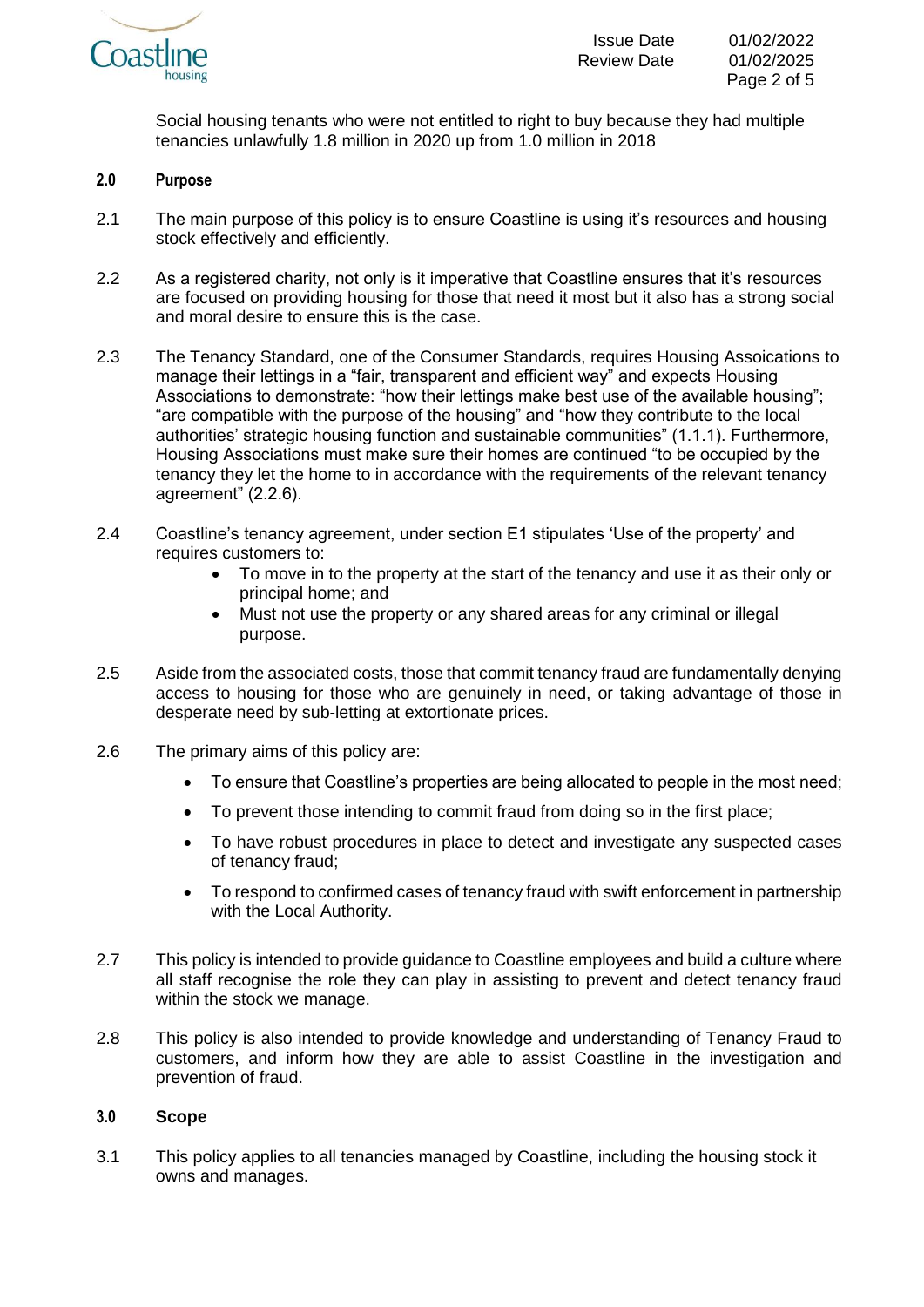

3.2 This policy also applies to other forms of licences and assets that Coastline owns, including garages.

# **4.0 What is Tenancy Fraud**

4.1 The European Institute for Combatting Corruption and Fraud (2017) defines tenancy fraud as "Social housing fraud occurs when a home is occupied by someone who is either not legally entitled to be there, or obtained use of the property fraudulently. Social housing fraud deprives legitimate and deserving tenants access to affordable homes and has a direct impact on local people, their families and their communities". Tenancy fraud is when a tenant provides false information to gain a property, sublets the

property to someone else, or does not use the property as their only or main home.

4.2 There are a number of different types of tenancy fraud which can present itself at any stage of the tenancy, some examples of this includes: Key selling – where a tenant moves out of a property but sells the keys to someone else for a one off price;

Sub-letting – this may be where the tenant is or is not living at the property, and letting out parts or all of the property to someone else often at a higher rate than we would charge without authorisation from the landlord;

Unlawful assignment – this could be when false information is provided in order to obtain a tenancy following the death of a tenant;

False application – this is where a tenant provides Coastline with false information in order to obtain a tenancy;

Non-occupation – keeping a tenancy at the property whilst using another property as their main residence;

Unlawful right-to-buy – providing false information to try and purchase a property through the right-to-buy scheme when there is no right.

# **5.0 Policy Statement**

5.1 Coastline is committed to tackling tenancy fraud, and to do so we incorporate a Prevent, Detect, and Response process. Across this process is a fundamental requirement to raise knowledge and awareness to both employees and customers of Coastline Housing.



- 5.2 *Prevent* aims to stop fraud from occurring in the first place through the methods available to us:
	- Pre-Tenancy Checks Coastline take copies of ID, and pictures of our tenants;
	- Credit Checks;
	- Address History checks;

Tenancy Audits – a rolling programme of visits to Coastline properties where checks confirm tenant's identities and household composition.

- 5.3 *Detect* strives to ensure that Coastline has processes in place to effectively detect and investigate reports of tenancy fraud. These processes include:
	- Tenancy Audits a rolling programme of visits to Coastline properties where checks confirm tenant's identities;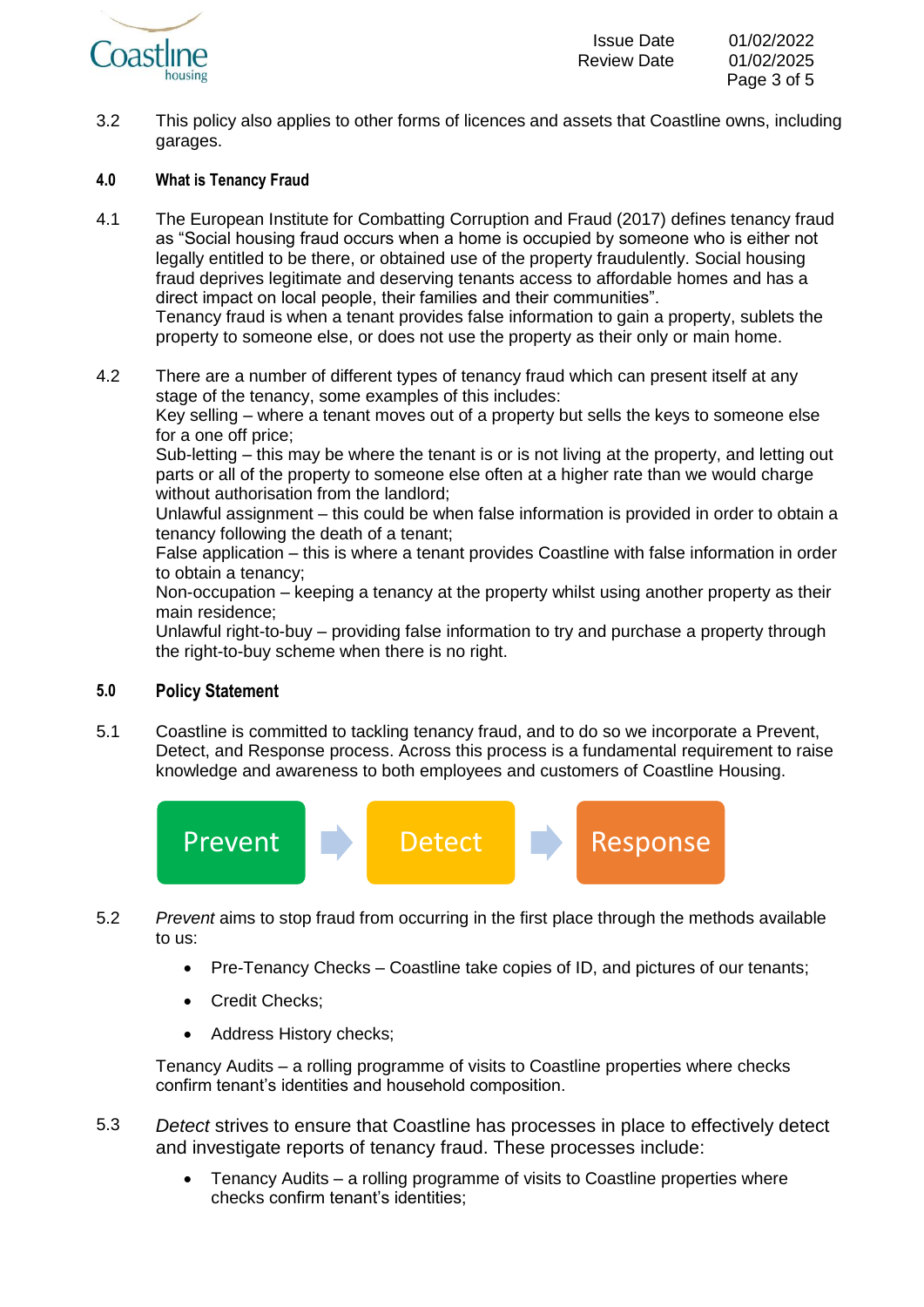

- Raising awareness and knowledge of how to report concerns to all employees through the use of Staff Briefings, Newsletters, and attending team meetings;
- Raising customer awareness and knowledge of how to report concerns through the use of our website, customer newsletters, customer portal, and other publications;
- Training staff to effectively identify symptoms and indicators of Tenancy Fraud.
- 5.4 *Response* covers how Coastline proceeds once a case of tenancy fraud has been uncovered, and what enforcement actions are available, which includes:
	- Civil Remedies such as a key amnesty, where its is agreed no further action to be taken on immediate surrender of keys;
	- Informing Cornwall Council with whom Coastline has a Service Level Agreement The Council will investigate utilising their statutory powers and may wish to carry out legal proceedings under PoSHFA. This can carry a fine of up to £50,000 and/or a jail sentence of up to 2 years;
	- Legal Proceedings where Coastline seek possession of the home and to recover any costs incurred from this.
- 5.5 Coastline will take a balanced and proportionate approach through out the process. Each case will be treated based on it's own merits and circumstances, and will take account of relevant factors which includes:
	- The length of time which any fraud has occurred;
	- The wilfulness with which the fraud has been committed:
	- Evidence which shows the intent of the person to commit tenancy fraud;
	- Any vulnerabilities of the tenant or household involved in the fraud;
	- The potential for adverse impacts on households, or unintended consequences of enforcement action;
	- Any other mitigating circumstances.
- 5.6 When a property has been successfully recovered following a case of Tenancy Fraud, it will be allocated in line with the Coastline Lettings Policy.

# **6.0 Recognising and Reporting Fraud**

- 6.1 Coastline will publish this policy on it's website and raise further awareness with staff, customers, and members of the public thorugh various means. We are committed to ensuring that a culture exists where staff and customers understand the impact tenancy fraud has on the local community and demand for housing.
- 6.2 Any information provided to Coastline will be dealt with the strictest confidence at all times. There are a number of ways to report fraud, including:
	- Phone:
	- Email;
	- Coastline Website;
	- Face to face reporting reception, appointments;
	- Letter;